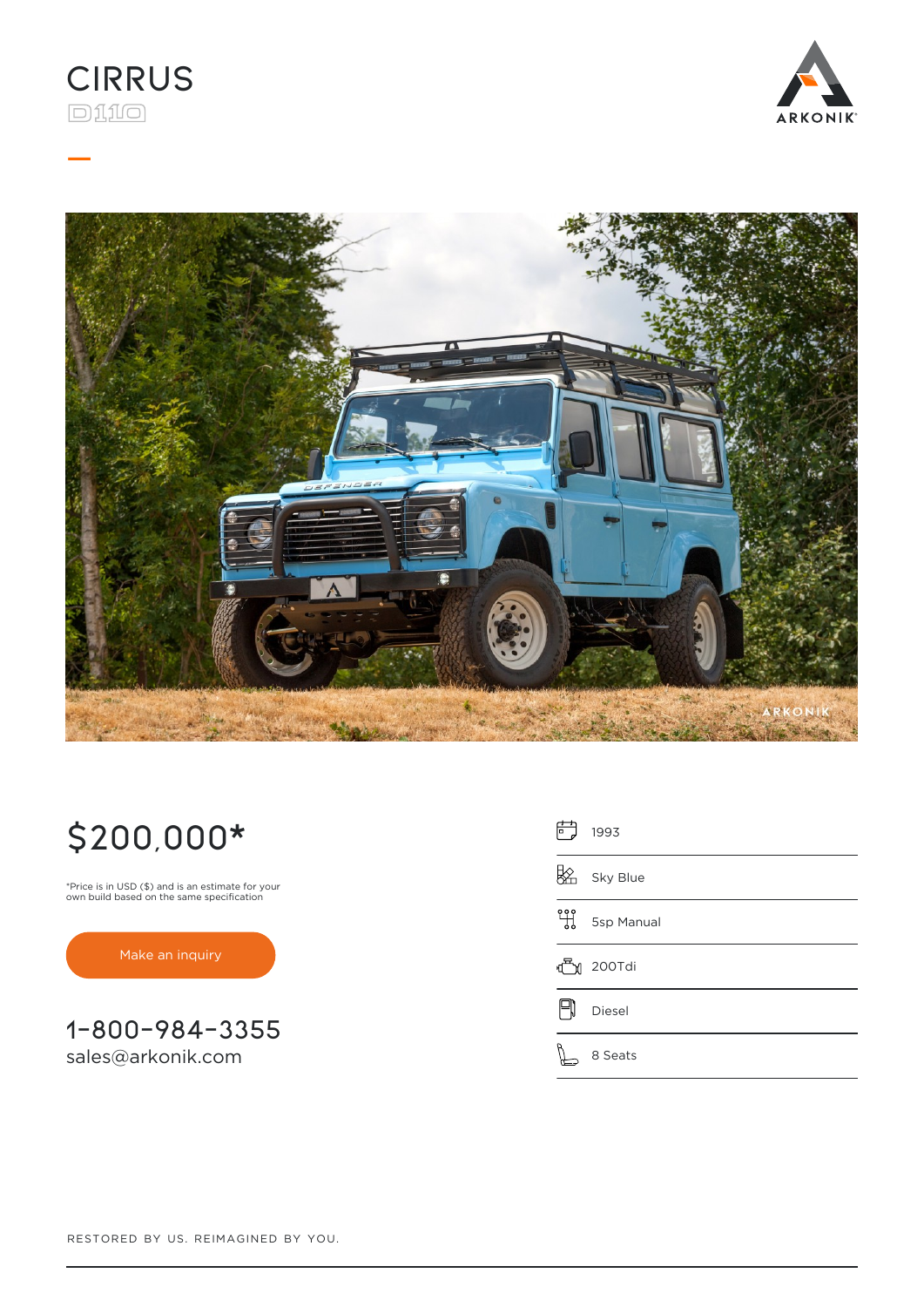

### **\$200,000\***

\*Price is in USD (\$) and is an estimate for your own build based on the same specification

#### **EXTERIOR**

**\_**

| Body color           | Sky Blue                        |
|----------------------|---------------------------------|
| Paint finish         | Solid                           |
| Hood                 | OEM Puma                        |
| Hood badge           | Defender                        |
| Wheels               | Steel 16" (Chawton White)       |
| Tires                | General Grabber® AT2            |
| Grille               | <b>OEM</b>                      |
| <b>Bumper</b>        | Standard with end caps and DRLs |
| Steering guard       | Raptor Black                    |
| Headlights           | WIPAC® Xenon / Standard         |
| Wing-top air intakes | Original                        |
| Side steps           | Individual Folding              |
| Work lamp            | Rear-facing LED                 |
| Rear step            | <b>NAS</b>                      |

### **INTERIOR**

| Seating trim    | Chestnut Brown Leather                                                |
|-----------------|-----------------------------------------------------------------------|
| Front row seats | Modular (heated)                                                      |
| Front storage   | Lock box with 12v & twin USB ports                                    |
| Load area seats | Inward facing tip-ups                                                 |
| Steering wheel  | Evander wood rimmed 15"                                               |
| Gear knobs      | Original                                                              |
| Gear gaiter     | Matching leather                                                      |
| Door cards      | Matching leather                                                      |
| Door furniture  | Alloy                                                                 |
| Floor coverings | <b>Black carpet</b>                                                   |
| Headlining      | <b>Black suede</b>                                                    |
| Sound system    | Alpine® Touch screen with Apple® CarPlay and reversing camera display |